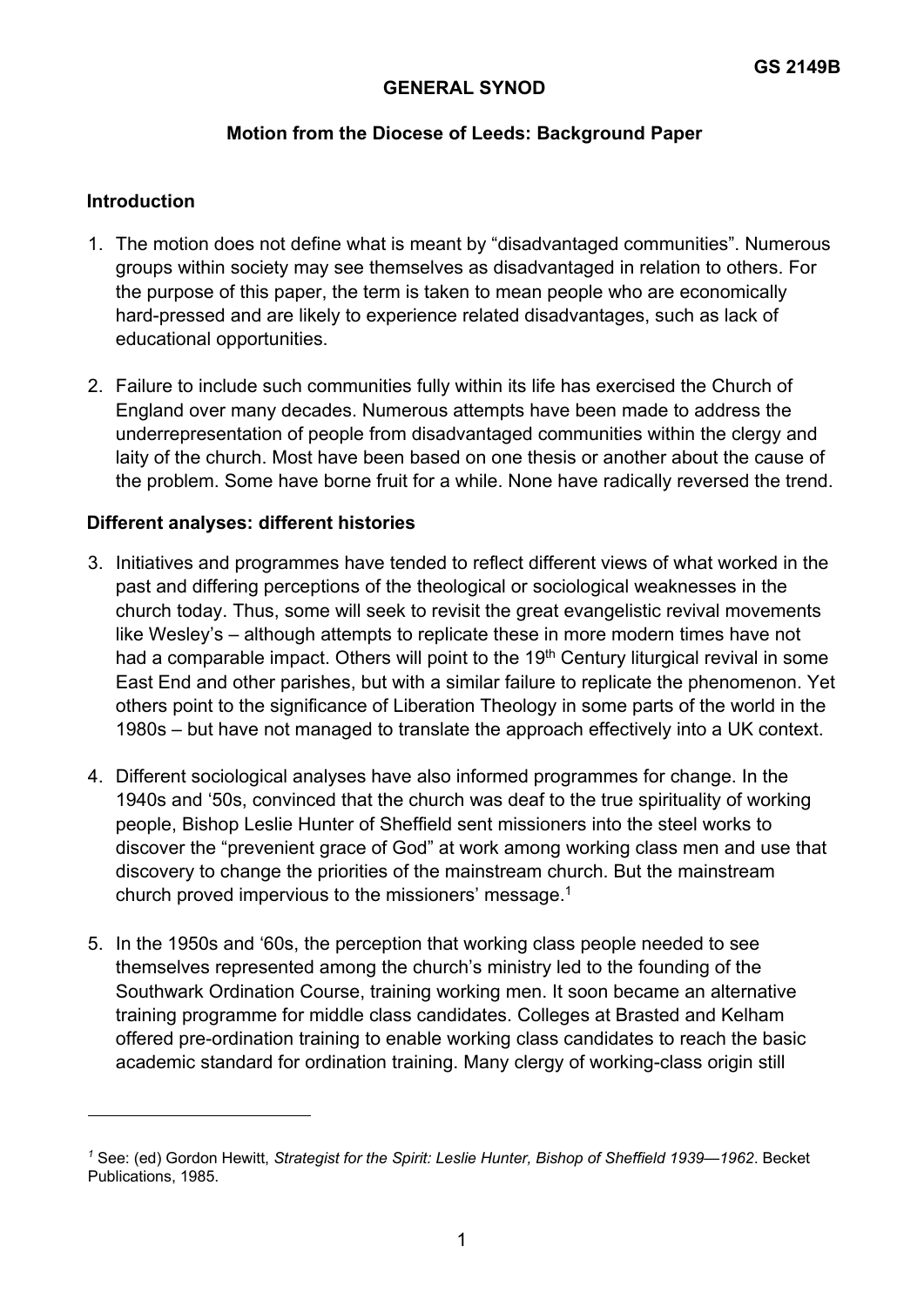testify to the value of this training, but it probably served to distance them from their cultural origins rather than embed working class culture in the church.

- 6. Also starting in the '50s and '60s, the Worker Priest movement tried to reach into the workplace, with clergy giving up their stipends and vicarages to take low level factory jobs where they could fully identify with the workers. But as sympathetic bishops moved on, their successors failed to support the idea which needed long term commitment before it could bear fruit.2
- 7. The above are just a few examples of how the Church of England has tried to address its lack of impact among people from disadvantaged communities. One lesson is that there are many theological and sociological analyses of the problem, and no single diagnosis captures the complexity. The problem has deep historical, sociological and missiological roots, often differing significantly from one place or community to another. BAME people will tell a different story about the church's failure to welcome them compared to, say, working class white men. The alienation of disadvantaged communities from the church is many stories, not one.
- 8. If a new study were to be commissioned, it would have to find ways to avoid either repeating one or another over-simplified analysis, or of becoming bogged down in interdisciplinary complexity.

# **Listening to Disadvantaged Communities through Loving Service**

- 9. Perhaps the greatest strength of the Church of England in its desire to reach people in disadvantaged communities is its commitment to the parish system which makes it present at some level in every community, no matter how marginalised. This marks the Church of England out from almost every other institution. We at least have the basic structure and plant (however neglected) to live among, and listen to, disadvantaged communities just as Jesus did.
- 10. Our parish structure is only part of the picture chaplaincies engage directly with people from disadvantaged communities, as prison, military, healthcare and other chaplains will attest. And the vibrancy, and culture of experimentation, brought by Fresh Expressions and other new ways of being church, have often shown imaginative ways to respond to cultures outside middle class norms.
- 11. The work on Estates Evangelism, debated and strongly endorsed by Synod in February 2019, marks a fresh commitment by the whole church to disadvantaged communities across the nation. It has also helped break through old binary approaches to analysing the problem, with church leaders on estates recognising that social action is impossible without building a cohort of local believers, and that evangelism is impossible without engaging with the problems faced by the estate's people. The

*<sup>2</sup>* See: John Mantle, *Britain's First Worker Priests*, SCM Press, 2000.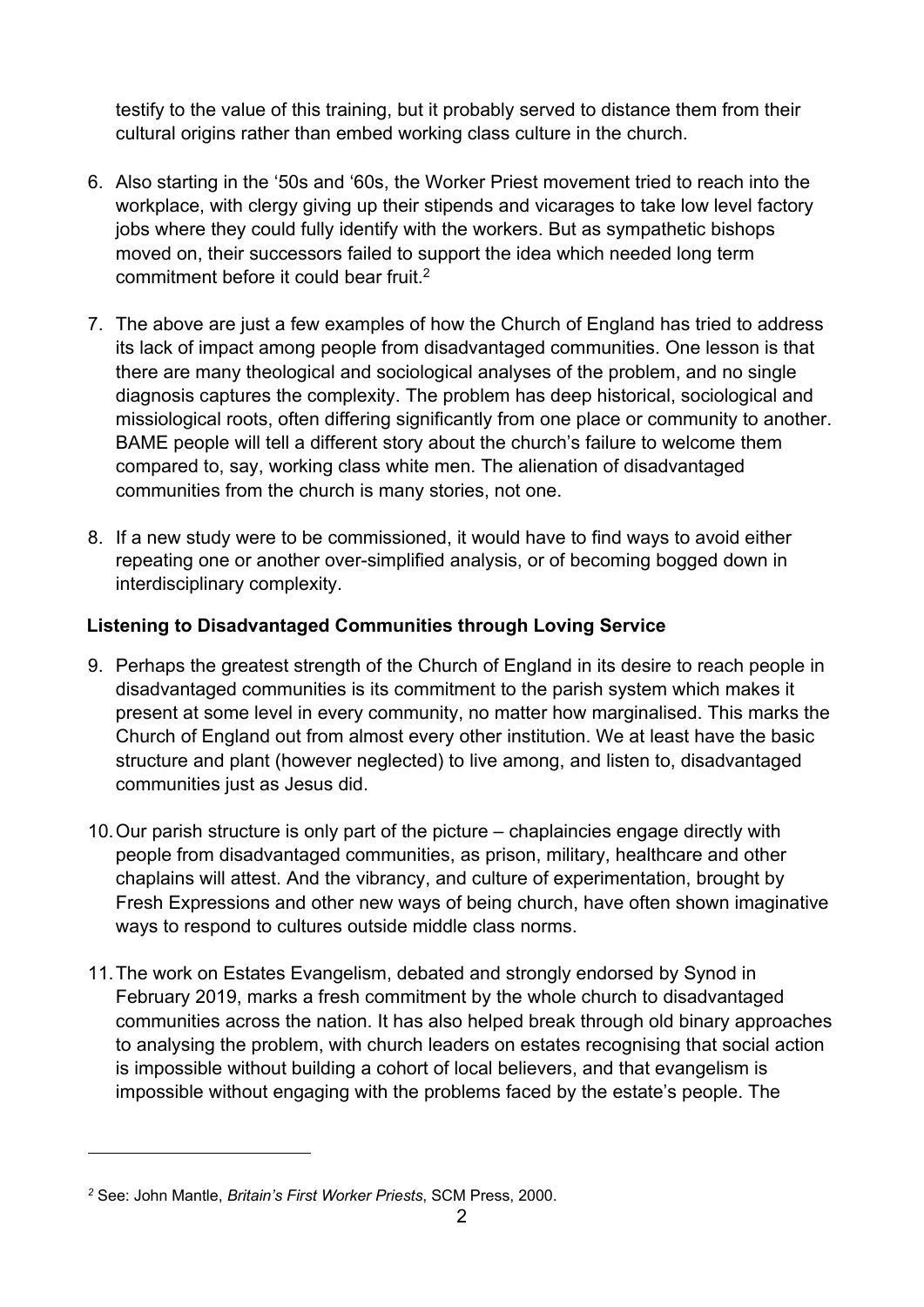Estates programme is one of the first recent ventures in this field to avoid basing today's analysis and action on yesterday's theory or theology.

- 12. One objective of the Estates Evangelism programme is to change the culture of the clergy (and the episcopate) to value hard and often sacrificial ministry in disadvantaged communities rather than measuring "success" only in terms of large congregations and rapid results. Building up the church in areas where so many problems flow together and where generations of church people have often lost heart, is the work of decades, not five-year plans. Like this DSM, the focus on estate communities helpfully calls us back to more Christlike understandings of what ministry is about.
- 13. The Archbishops' Council's Objective 9 to make the church a welcoming home for all – currently focuses on four relatively marginalised groups: one is people for whom the middle-class profile of the church is alien. The work on Estates is a major element in addressing this objective. But there are also new initiatives to convene church people from other marginalised areas, such as coastal towns, to listen to their experiences and find ways for the National Church Institutions to support them more effectively. The work starts with listening, and local experience, not with an analysis of "the problem"
- 14. Meanwhile, the national church is putting financial weight behind its commitment to disadvantaged communities, as below.

# **Lowest Income Communities Funding**

- 15. Lowest Income Communities (LInC) funding was introduced in January 2017, replacing the previous 'Darlow' funding. The money is paid according to a formula to 25 dioceses and seeks to give dioceses extra capacity for the strategic reallocation of funds to support the Church's mission in the poorest communities. £24.6m was awarded in 2018.
- 16. The purpose of the Lowest Income Communities Funding is to address imbalances in ministry investment between deprived and wealthier communities. This imbalance is in part due to historic factors (e.g. the development of parish structures over time, and historic endowments) and in part due to current factors (e.g. budget and political pressures promoting ministry cuts in poorer areas). Whatever the reasons, as it stands ministry investment in the most deprived areas is around half that in richer areas: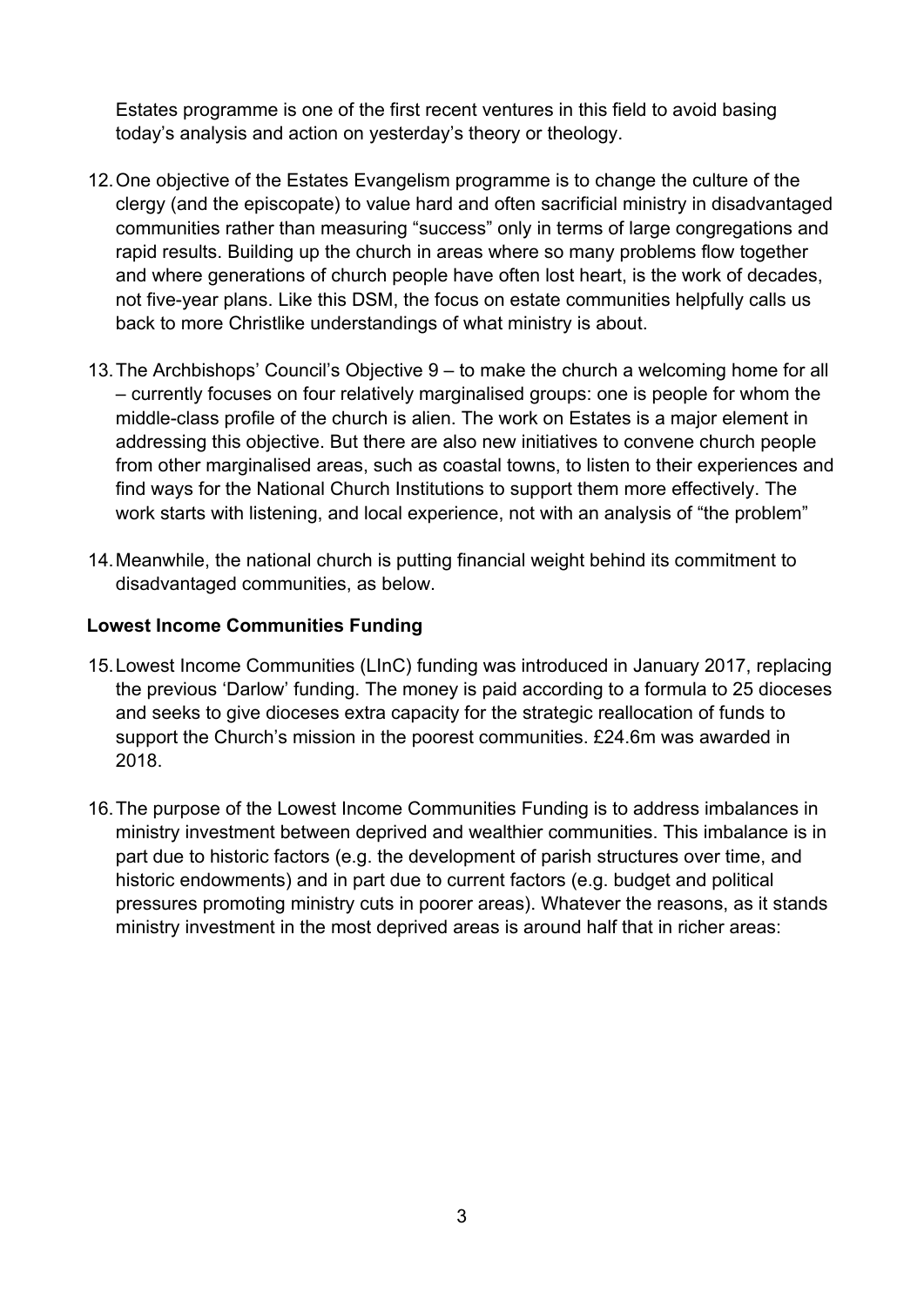

- 17. Over time (and recognising we are in only the second year of a transition planned over ten years), the aim is that the funding will be directed towards lowest income communities to support and develop the Church's mission, i.e. the funding will be investing in growth. The primary financial responsibility for mission and resource allocation lies of course with dioceses – this funding seeks to target monies to give dioceses some extra capacity for the strategic reallocation of funds towards the Church's mission in the lowest income communities.
- 18. Transitional payments are also being made, tapering down over a ten-year period, to assist dioceses who are receiving less funding than they did under Darlow. £10.9m of this funding was provided in 2018. In addition, all these dioceses have been offered a one-off sum of Restructuring Funding in 2017-19 (totalling £12.7m).
- 19. Dioceses are asked to provide information to the national Church (and, through the national Church, to each other) on how they use these funds, in order to facilitate accountability and mutual learning. There are many excellent examples of the work that this supporting in individual parishes and communities.

## **Strategic Development Funding**

- 19. Strategic Development Funding (SDF) was first introduced in 2014 and significantly expanded from January 2017. The aim is to support activity which will make a significant difference to dioceses for mission and growth in line with their own strategies.
- 20. Since January 2017, 31 dioceses have been awarded a total of £105m of SDF. The projects funded include a wide range of models to grow the Church, many focused on specific areas and those groups amongst which the Church is currently making little impact. The Archbishops' Council has agreed that a significant proportion of SDF should be allocated to mission to those living in deprived areas, and currently 30% or £36.3m has been awarded to projects for activity in deprived areas.